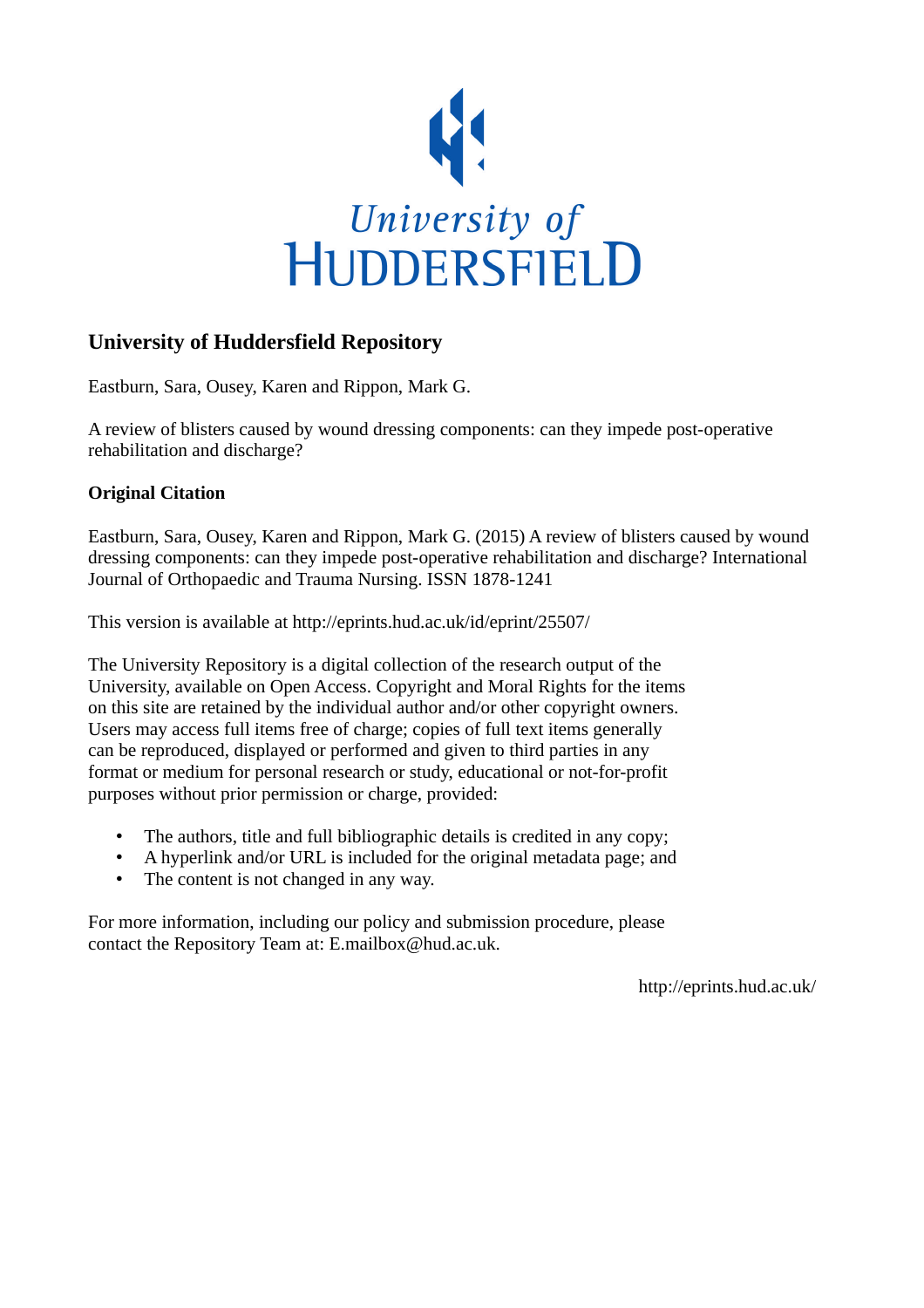#### **Abstract**

This review highlights that some wound dressings can be the cause of blistering. It also presents the mechanisms by which blisters may be caused by poor choice of dressings. The subsequent impact of the blisters on preventing patient mobility - and hence rehabilitation in terms of physiotherapy – are also identified. The possibility that the clinical sequelae (e.g. delayed wound healing, restricted joint range of motion (ROM), muscle atrophy and increased risk of deep vein thrombosis (DVT)) resulting from this might have a significant and deleterious impact upon patient-related outcomes is discussed. Strategies for the treatment and prevention of blisters are proposed, based upon current knowledge and expertise. The criticality of the wound care specialist and the physiotherapist working together to overcome these challenges and enhance patient care, are underlined. This article is a review of the relevant literature combined with opinions based upon experience and knowledge of the authors.

**Key words:** Post‐surgical blisters, Mobility, Physiotherapy, Rehabilitation, Wound Dressings

#### **Introduction:**

Using information sourced from a thorough literature review, this article aims to highlight the evidence which supports the hypothesis that the presence of blisters associated with a wound could significantly impact patient mobility (due to pain or fear of wound dehiscence) and delay the rehabilitation process, possibly leading to more severe clinical complications such as an increased risk of deep vein thrombosis (DVT).

#### **Background:**

Rehabilitation of patients with post-operative wounds, whether they be acute or chronic, is primarily incumbent upon a clinical team of nurses and physicians of which the physiotherapist is part. It is logical to assume that the treatment regimen of these patients will impact to a greater or lesser extent on patient rehabilitation. Specifically this will relate to any wound dressings used that might aid, or interfere with, the mobility of the patient. Of great importance is the presence of a clinical condition (allied to the wound) that might also interfere with early mobility, rehabilitation and discharge of the patient. In the experience of the authors one such condition that significantly impinges on these aspects is the presence of blisters. A blister is defined as a saccular skin vesicle filled with serous fluid, which separates the epidermis and/or dermis, and which may be linked to shearing forces caused by trauma, friction, burn, or a vesicatory agent (Segen's Medical Dictionary, 2012). Examples of blisters are shown in Figures 1 - 4. In patients who have undergone surgical procedures, blisters caused by wound dressings are common, painful, and may ultimately become infected (Ravenscroft *et al.,* 2006). The result of this might be that patient rehabilitation, mobilisation and ultimately discharge is delayed, leading to increasing associated costs. Additionally, there is a danger that the delayed mobilisation of the patient (required in some surgical procedures to occur within 24 hours of surgery) may also increase the risk of DVT (Pearse *et al*., 2007).

The role of the physiotherapist and interaction with clinicians undertaking wound care is very important. Physiotherapy can play a vital role in the effectiveness of many surgical procedures (orthopaedic surgery especially) and, in some cases, can influence the outcome (Husted et al., 2015). While the repair of damaged structures is accomplished during surgery, the rehabilitation process is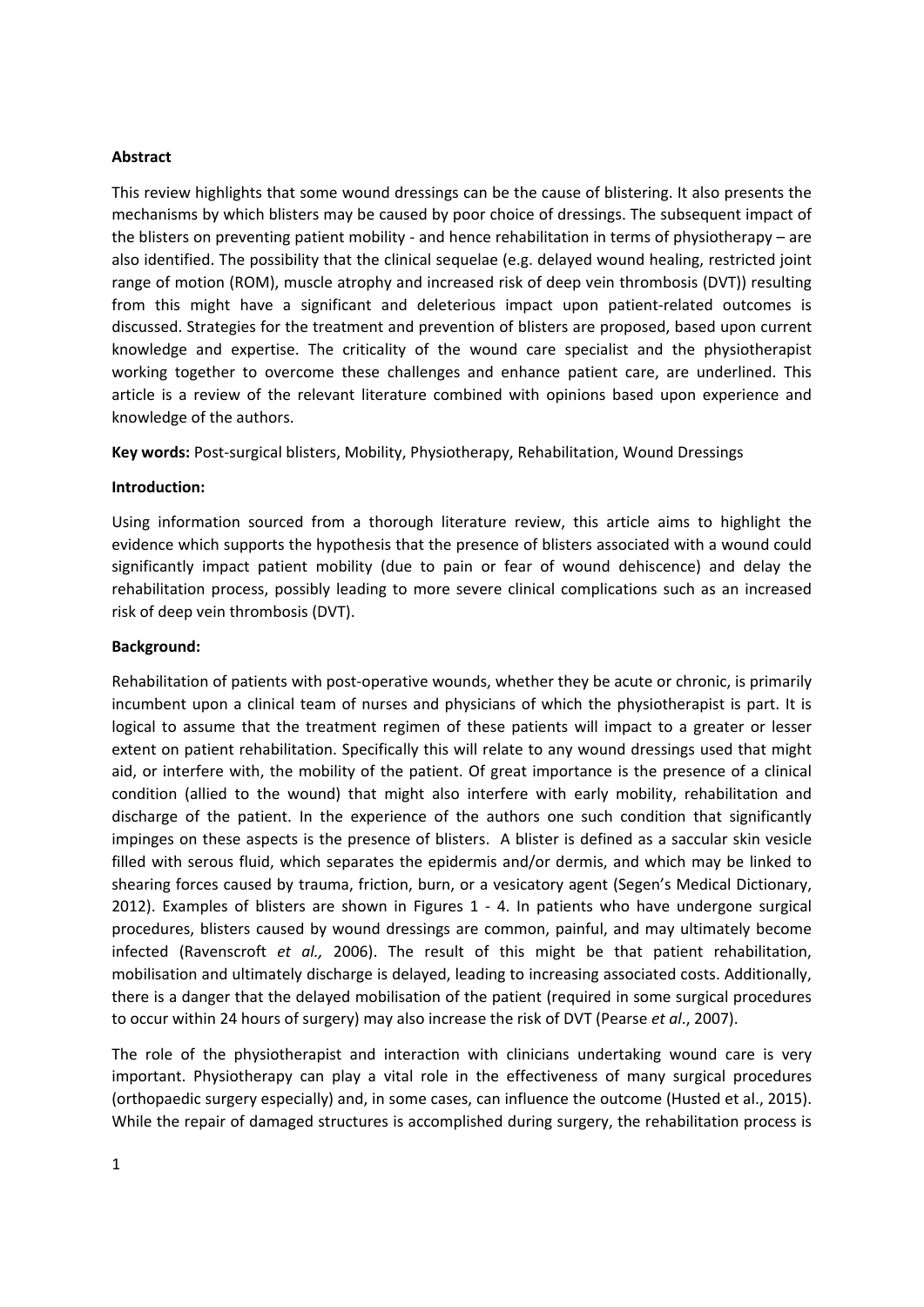extremely important to ensure that healing is complete and that full function is recovered. As such, it is essential that the challenges of wound care and rehabilitation are understood across all disciplines, in order that the best possible care be provided.

### **Methods:**

A literature review using MEDLINE (National Library of Medicine, Bethesda, MD, USA) was searched to identify systematic reviews and primary research relating to blisters in patients with acute (postsurgical) wounds. Google Scholar was also used as a search engine to find information of relevance to the following research questions:

- 1. Can wound dressings cause blisters and, if so, how?
- 2. What is the impact of the blisters on a patient's medical and surgical rehabilitation and quality of life?
- 3. What are the treatment / preventative strategies for blisters?

**Search Terms:**  Surgical wounds, Incidence, Aetiology, Causes, Blisters, Mobility, Physiotherapy, *Rehabilitation, Wound Dressings – no time limit was applied* 

The first step of the review process was to gather studies for possible inclusion in the database, using defined search strategies relating in the first instance to surgical wounds. Search terms were then selected for each identified term that was related to the objective eg Incidence, Aetiology, Causes, Blisters, Mobility, Physiotherapy, Rehabilitation, Wound Dressings – no time limit was applied. It must be noted that a fairly small (less than 40 core papers) were captured relating to the specific objectives of the review. However this was deemed sufficient to provide an adequate overview of the current thinking (with the experience and views of the authors) with regards to the impact of blisters on patients with surgical wounds and the potential clinical implications.

### **Can wound dressings cause blisters and, if so, how?**

The incidence of skin blistering varies according to surgical specialty, and a number of authors have published differing results. For example, the incidence of blistering in patients with hip blisters in the United Kingdom has been estimated to be between 13 and 35% (Wright, 1994). An audit of blistering after hip surgery reported the incidence of tape-related injuries as 21.4% (Polatsch et al., 2004), whereas another study, involving the use of a variety of different dressings, reported the incidence of blistering as 13% (Jester *et al*., 2000). In a prospective study of patients undergoing hip or knee surgery, the post-operative blistering rate ranged from 6% to 24%, depending on the dressing used (Cosker *et al.,* 2005). A prospective clinical audit of wound blistering undertaken on an orthopaedic unit in the United Kingdom took into account more than 1,000 hip and knee arthroplasties, and demonstrated a blister rate of 19.5% (Clarke *et al*., 2009). This shows that skin blistering associated with wounds is highly variable and dependent upon a number of factors - not least the choice of dressing.

Three extrinsic factors may also contribute to the formation of dressing-related blisters. These are applied shear and frictional forces in conjunction with microclimate (moisture/humidity and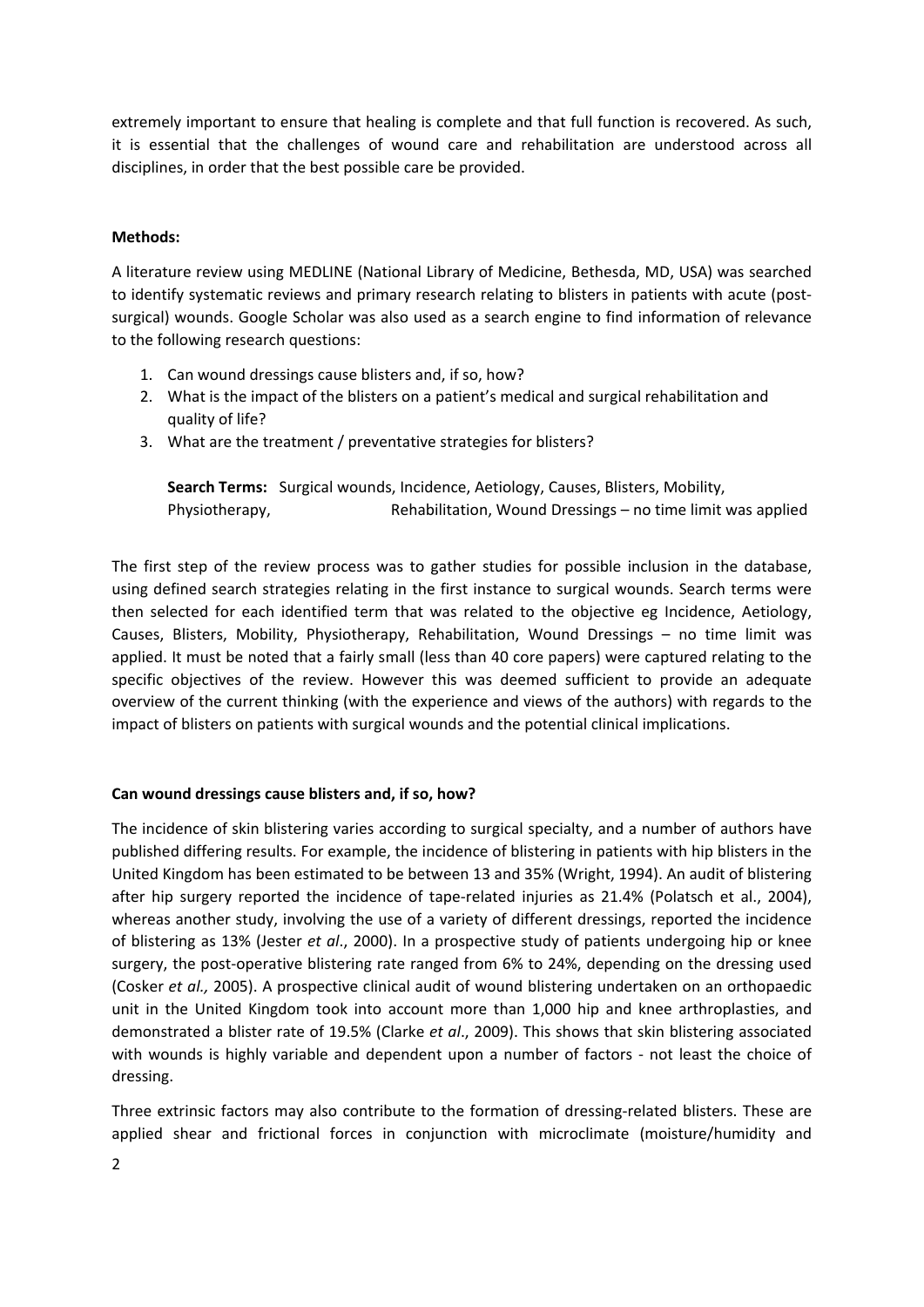temperature), the latter of which makes the skin more fragile and hence susceptible to damage. These are discussed in more detail below (Gerhardt *et al*., 2008).

**Shear** - When a wound dressing is applied to a patient, the adhesive component maintains a rigid cohesive force at the dressing‐skin interface (epidermis). If horizontal movement of the dressing in relation to the skin occurs (e.g. when a patient moves), then the epidermis is held static and movement of sub‐epidermal skin components such as the dermis causes mechanical separation at the epidermal-dermal junction, the gap then filling with fluid and forming a sub-epidermal bulla (blister) (Knapik *et al*., 1995; Geerligs *et al*., 2011; Guerra and Schwartz, 2012; Hatje *et al*., 2015). Non-elasticity and poor flexibility of wound dressings have been implicated in the formation of blisters in this way (Jester *et al.,* 2000).

Friction - Friction blisters occur when there is contact, pressure and movement between the skin and something touching it. In this case, it might be that the dressing itself is not properly attached to the skin and is rubbing at the adhesive interface when the patient mobilises. This is especially true in patients with epidermolysis bullosa, who have extremely fragile skin (Lara‐Corrales *et al*., 2010).

**Microclimate** ‐ Blisters also form more quickly if pressure and movement on the skin is severe or the skin is damp. This is because the presence of moisture (e.g. wound exudate, perspiration or urine) can increase friction forces and soften the skin, which weakens its outer layers (Gerhardt *et al*.*,* 2008; Johansson *et al*, 2012; Ousey *et al*., 2011).

Additionally, if the patient has fragile skin due to age or a pathological condition, they will be more susceptible to blister formation (Haftek *et al*., 2013). It has also been suggested that the creation of shear forces at the dermal‐epidermal junction, in association with a decreased blood supply in the dermis, is one of the contributing factors to the development of post-operative blisters (Bhattacharyya *et al.,* 2005).

Postoperative peri‐wound blistering is a well‐recognised phenomenon in orthopaedic surgery (Lawrentschuk *et al*., 2002; Ravenscroft *et al*., 2006; Koval *et al*., 2007; Tustanowski, 2009; Burke *et al*., 2012). This is because wound dressings are applied over joints that move and cause dressing skin interactions that lead to shear and/or friction episodes and thus blister formation.(Tustanowski, 2009). To a lesser extent, blisters have also been identified in patients undergoing gynaecological surgery (Sanusi, 2011; Ousey *et al*.*,* 2011). Additionally, severe wound traction‐blisters after inadequate dressing application following laparoscopic cholecystectomy have been identified (Sanusi, 2011).

### **What is the impact of blisters?**

Post-surgical blisters are a considerable cause of morbidity following surgery. For example, blisters caused by tapes that are used to retain wound dressings have been identified as the causes of postoperative complications, including wound infection and prolonged length of hospital stay (Gupta *et al.,* 2002; Tustanowski*.,* 2009; Ousey *et al.,* 2011; Sanusi, 2011). Blisters at dressing margins can also increase the risk of wound infection. Blisters are effectively a disruption to the integrity of the skin and, as such, may allow ingress of bacteria and cause infection. This is especially the case if the blister membrane (epidermis) is ruptured (Leal and Kirby, 2008). Thoughts are divided as to whether blisters should be maintained intact or burst (Dearden *et al*, 2001; Murphy and Amblum, 2014), but blisters associated with wounds have been identified as the main cause for topical wound and skin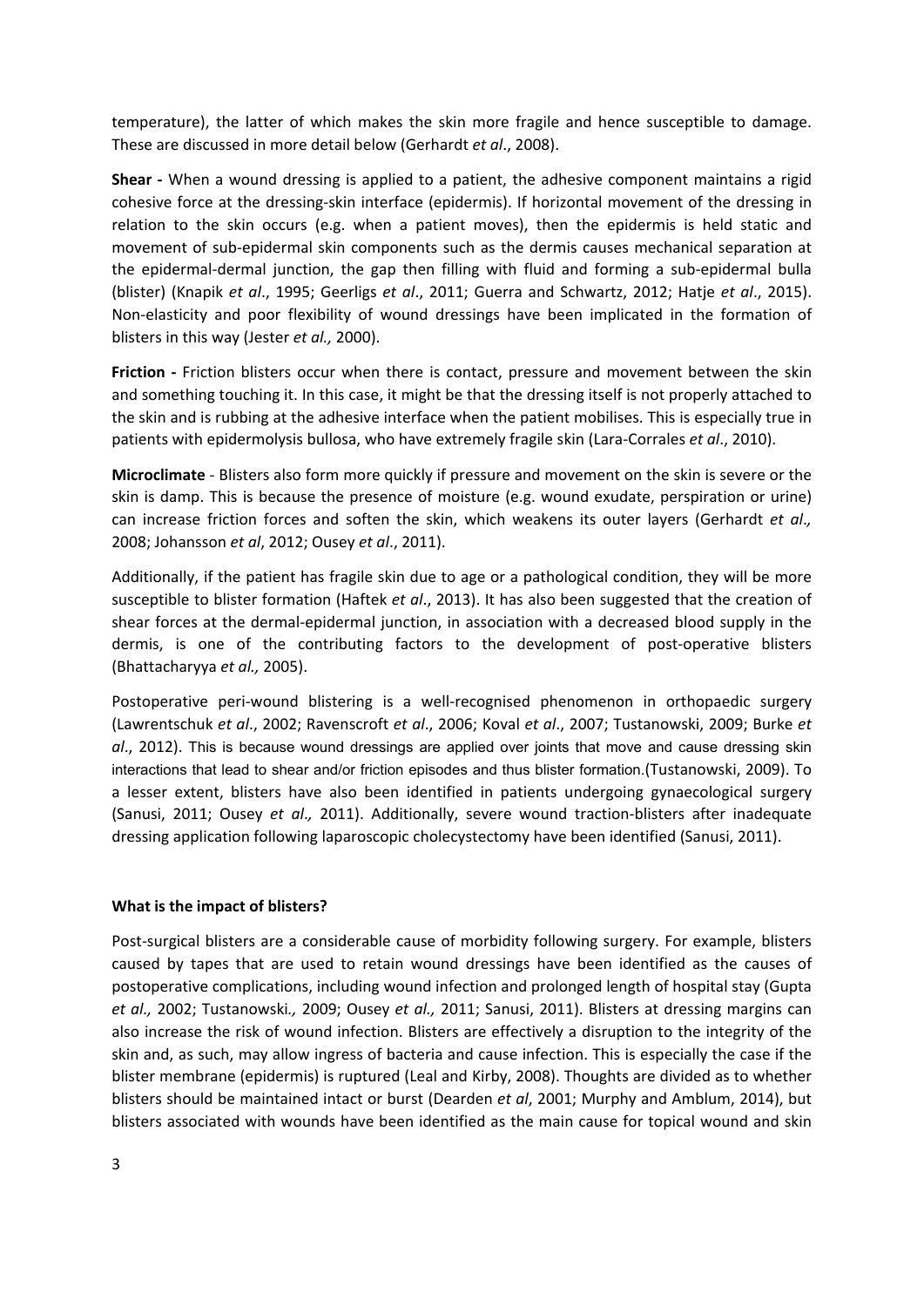infections in patients undergoing amputation (Harker, 2006). Some research has identified that the main problems with surgical wounds following hip and knee surgery are blistering and infection, specifically if dressings are applied for a long period (Ravenscroft *et al.,* 2006).

Wound infection is a common surgical complication leading to significant mortality and morbidity (Al‐Dabbagh and Dobson, 2013). Surgical site infections (SSIs) are the most common type of hospital‐ acquired infection for surgical patients in both the United Kingdom and United States (Wilson *et al*., 2004; Lamagni *et al*., 2015), occurring in about 10% and 38% of patients respectively. SSIs impair wound healing, prolong hospital stay, and cause unnecessary pain (Emmerson *et al*., 1996). Importantly, they have been associated with increased use of medical resources and consequent increases in the cost of patient care, specifically hospitalisation and bed‐usage (Herwaldt *et al*.*,* 2006). Despite this, most SSIs are caused by contamination of an incision with microorganisms from the patient's own body during surgery. Infection caused by microorganisms from an outside source *following* surgery is less common (Leaper *et al*.*,* 2008). The site of surgery, the incision depth, age of the patient, nutritional status and the presence of co-morbidities all influence whether patients might acquire an SSI (Olivier *et al*., 2013). However, the presence of blisters around the incision site have also been identified as a potential site of entry for infectious agents (Jester *et al*, 2000). In a recent review of the literature the post-operative dressing regimes after hip/knee arthroplasty were evaluated. Although no single treatment emerged as the ideal postoperative dressing regime for hip and knee arthroplasty wounds, it was identified that a selection of dressings could be recommended on the basis of reducing the incidence of postoperative blistering and wound infection (Collins, 2011).

### **Blister impact on patient rehabilitation and quality of life**

Blisters are painful, whatever the cause (Ousey *et al*., 2011; Gonzalez de la Guerra and González, 2013; Milne *et al*., 2012). Research on friction blisters has identified that they can cause a range of unwanted complications ranging from minor pain to severe infections (Guerra and Schwartz, 2012). Pain from blisters is elicited via the normal inflammatory pathways with various mediators (e.g. prostaglandin E2, (PGE2), leukotriene B4 (LTB4), interleukin‐1a (IL‐1a), interleukin‐6 (IL‐6) and tumour necrosis factor‐a (TNF‐a) being released into the blister fluid (Reilly *et al*., 2000). It is the view of the authors that additional complications occur in patients with post-surgical wounds who develop blisters when pain might be exacerbated by repeated application and removal of dressings. Also, there is a high risk of blister de‐roofing and subsequent infection (Ravenscroft *et al*., 2006). As a consequence of this pain, there might be a detrimental effect on postoperative physiotherapy and rehabilitation. This is mainly because the pain associated with the blisters reduces mobility (MacDonald, 1984) and, as a result, prevents or lessens the opportunity for rehabilitation and physiotherapy.

Early mobilisation of a patient after surgery is now an accepted part of physiotherapy and rehabilitation. This is because:

1. Patients who have had surgery on or around joints (e.g. knees, shoulders, ankles, fingers, hips) should be mobilised as soon as possible post-surgery in order to achieve the best outcomes in terms of joint ROM (Range of Motion), healing and patient well‐being (Pearse *et al*., 2007; Chandrasekaran *et al*., 2009; Guerra *et al*., 2014).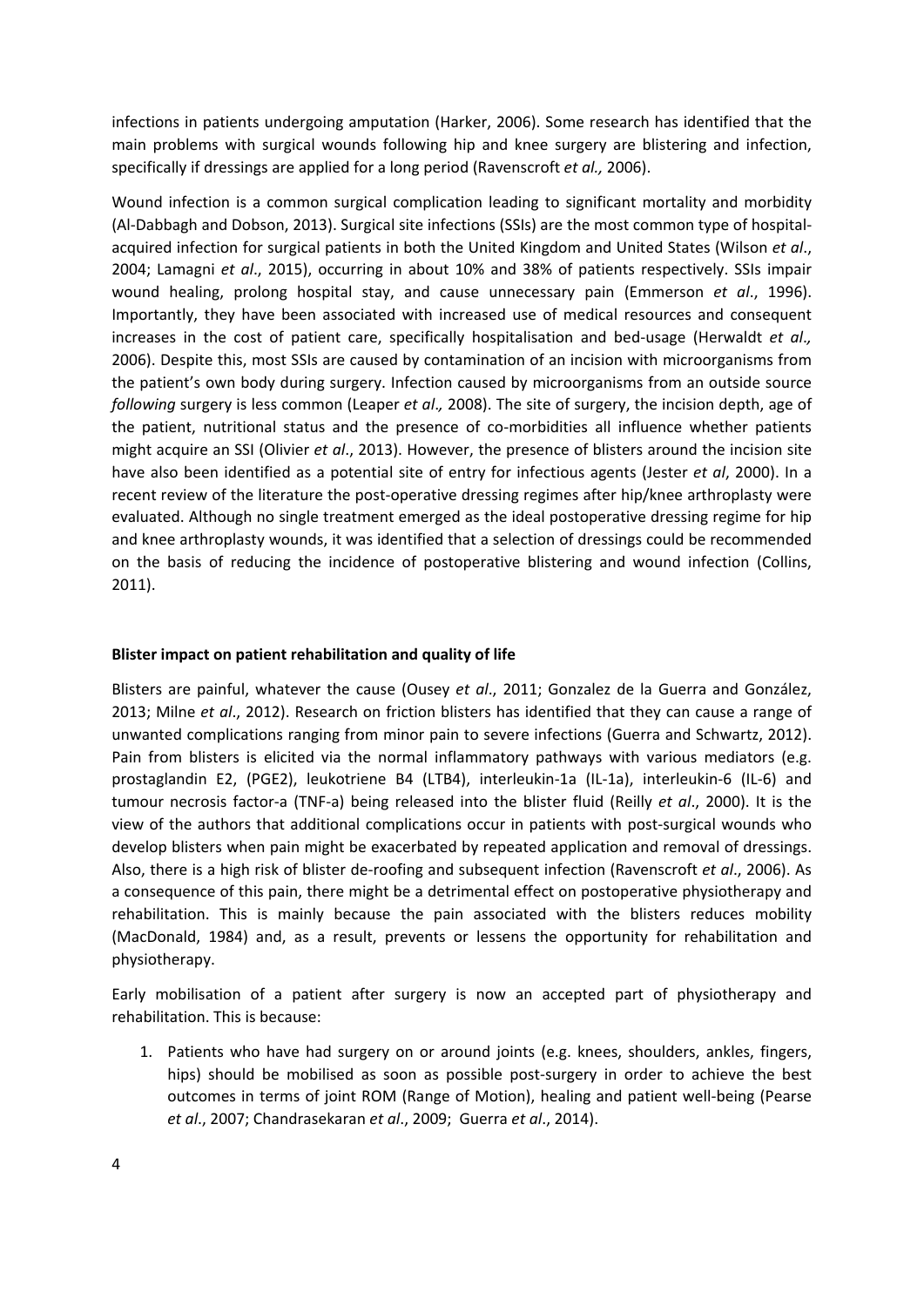- 2. Surgical stress is the systemic response to surgical injury and is characterised by activation of the sympathetic nervous system, endocrine responses, as well as immunological and haematological changes (Desborough, 2000; Giannoudis *et al*., 2006). The physiological impact of surgical stress is wide, and includes muscle atrophy (Bautmans *et al.,* 2014). Early mobilisation as part of a multimodal response of patient has also been claimed to prevent such atrophy of muscles (Lipshutz and Gropper, 2013).
- 3. It has been identified that a major complication arising from lack of mobility due to postsurgical trauma is an increased risk of DVT - for example, risk of DVT has been reported as ranging from 30 – 60% in patients undergoing total knee replacement (TKR) surgery (Pearse *et al*., 2007). Indeed, Pearse *et al* suggest that the presence of painful and/or infected blisters might delay mobilisation of a patient after a surgical procedure (Pearse *et al.,* 2007).

As an example, NICE Guidelines (National Institute for Health Care and Excellence, 2014) for patients who have undergone surgery for hip fractures state that the hospital should:

*1.7.1 Offer patients a physiotherapy assessment and, unless medically or surgically contraindicated, mobilisation on the day after surgery.*

*1.7.2 Offer patients mobilisation at least once a day and ensure regular physiotherapy review.*

The effects of delayed mobilisation – or ambulation – on a post-surgical patient can have more profound effects than those limited to the musculoskeletal system in terms of ROM and muscle atrophy, and the vascular compromise of a DVT. The American Association for Respiratory Care (AARC) adds to accepted evidence that early ambulation is effective in reducing post‐operative pulmonary complications (Strickland *et al.,* 2013). Silva *et al*., (2013) state that high‐risk patients, such as those undergoing high abdominal surgery, present with a greater need for more traditional pulmonary physiotherapy as a result of delayed mobility, augmenting the work of Haines *et al*., (2013), who suggest that patients who do *not* mobilise early following abdominal surgery are three times more likely to develop pulmonary complications for each day that mobilisation is delayed.

These complications are more profound in the older population, who are already disadvantaged as a result of the normal ageing process. In addition to often being comparatively less mobile and with a reduced exercise tolerance compared to a younger counterpart, they frequently present with comorbidities which themselves may impact on general functioning and activities of daily living. The lungs become less compliant with increasing age, and thus elderly patients present with a higher lung closing volume, physiologically. A higher lung closing volume, combined with imposed recumbency and general anaesthesia to facilitate a surgical procedure, predisposes such patients to small airway collapse (atelectasis), which can present as a significant complication postoperatively (Agostini and Singh, 2009). The likely impact of a pulmonary complication for the patient is an increase in hospital length of stay and poor quality of life, for the immediate post-operative period at least. At the same time, the associated costs for the hospital can be significant when bed occupancy, physiotherapy input and pharmacology alone are considered.

Thus anything that might interfere with early mobilisation of these patients (such as blisters at the incision site caused by dressings) could significantly affect health‐related outcomes.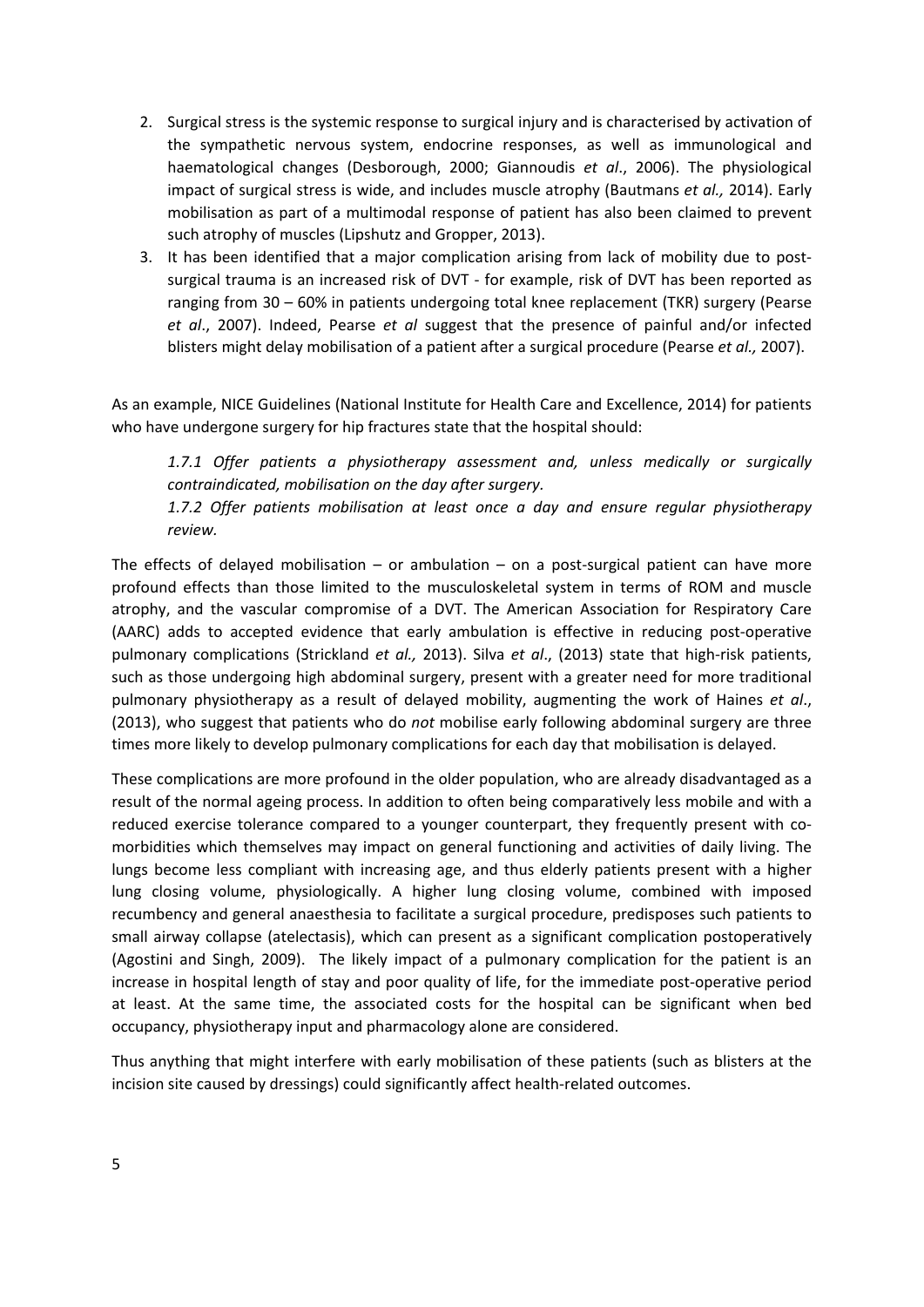### **Treatment of blisters / preventative strategies**

Discussions surrounding whether to burst blisters have not yet resulted in clear guidance for the practitioner. However, blisters that remain intact *do* still provide a barrier to bacterial ingress and so it would be reasonable to assume that, if at all possible, they should be unbroken. This is particularly important with blisters in close proximity to wounds. As such, they might be at higher risk of infection due to the presence of a higher level of bacterial bioburden within/adjacent to the wound margins (Ousey *et al.,* 2011).

Therefore, it is imperative that the choice of wound dressing addresses the clinical challenge of:

- 1. preventing formation of blisters in the first place and
- 2. preventing damage to blisters should they be present.

Ousey *et al* (2011), in a review, identifies such dressings that meet these challenges. Some of the criteria for such dressings are outlined below:

- Level of adhesion too much adhesion and damage will be caused; too little, and the dressing will not be retained.
- Isometric elasticity of the dressing, associated with flexibility, that allows the dressing to conform to wound/body contours.
- Dressing thickness too thick and the dressing will not be in intimate contact with the wound nor adhere properly to the skin.
- Shape of wound site wounds rarely come in regular sizes or shapes. Therefore, a range of dressing sizes must be provided in order to accommodate the variations seen.
- Quantity of exudate held within the dressing generally, wound exudate is stratified into low, moderate and high. Dressings (or a range thereof) should be able to manage this across the board.
- Low friction dressings are a barrier between the skin and external environment, and they may be in contact with surfaces (e.g. clothes, bed linen etc.) that cause friction. This might cause dressings to roll at edges, become dislodged or chafe flesh. Therefore, dressings with a low co-efficient of friction on the external components will ultimately cause less damage.

### **Conclusion**

Blisters are prevalent in patients who have had surgical procedures. This is in part due to the pathology of the patient; and in part due to using inappropriate dressings that, if applied incorrectly, cause blister formation. Blisters impact heavily on the patient in a number of ways ‐ but primarily by causing pain and discomfort, especially if they become infected, which would most probably delay discharge. The presence of blisters may also affect patient mobilisation, an important part of postoperative rehabilitation, which has been shown in some cases to reduce the incidence of DVT thirty‐ fold and lessen the likelihood of postoperative pulmonary complications in high-risk patients. The use of wound dressings that are proven to prevent blister formation is therefore highly recommended to avoid more serious and costly adverse event sequelae.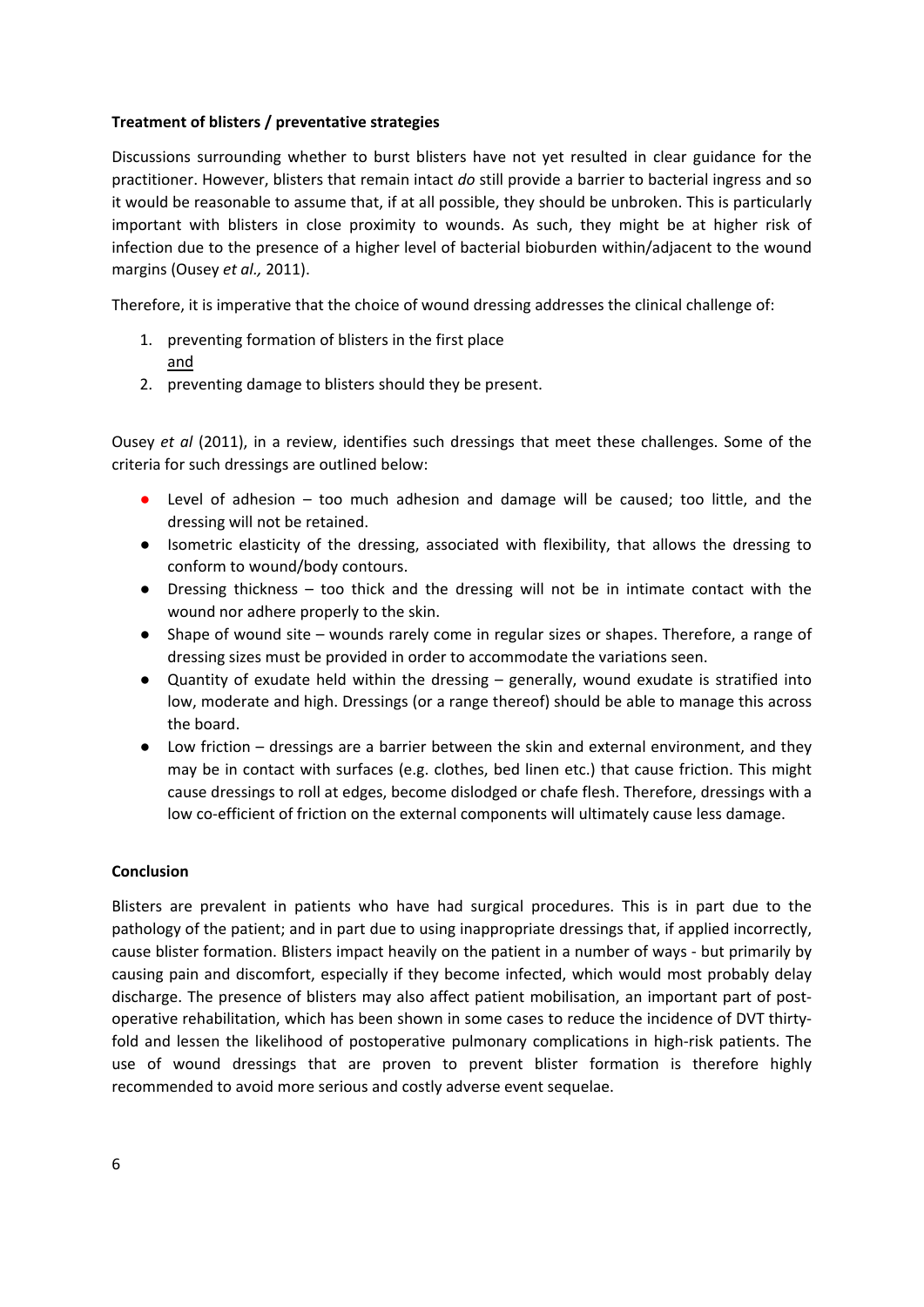It is important that physiotherapists work closely with clinicians attending to post-operative wound care. This is so that not only are the optimum dressings used to enable healing and prevent further damage such as skin stripping and blistering, but also so that the challenges of postoperative rehabilitation and physiotherapy are taken into consideration.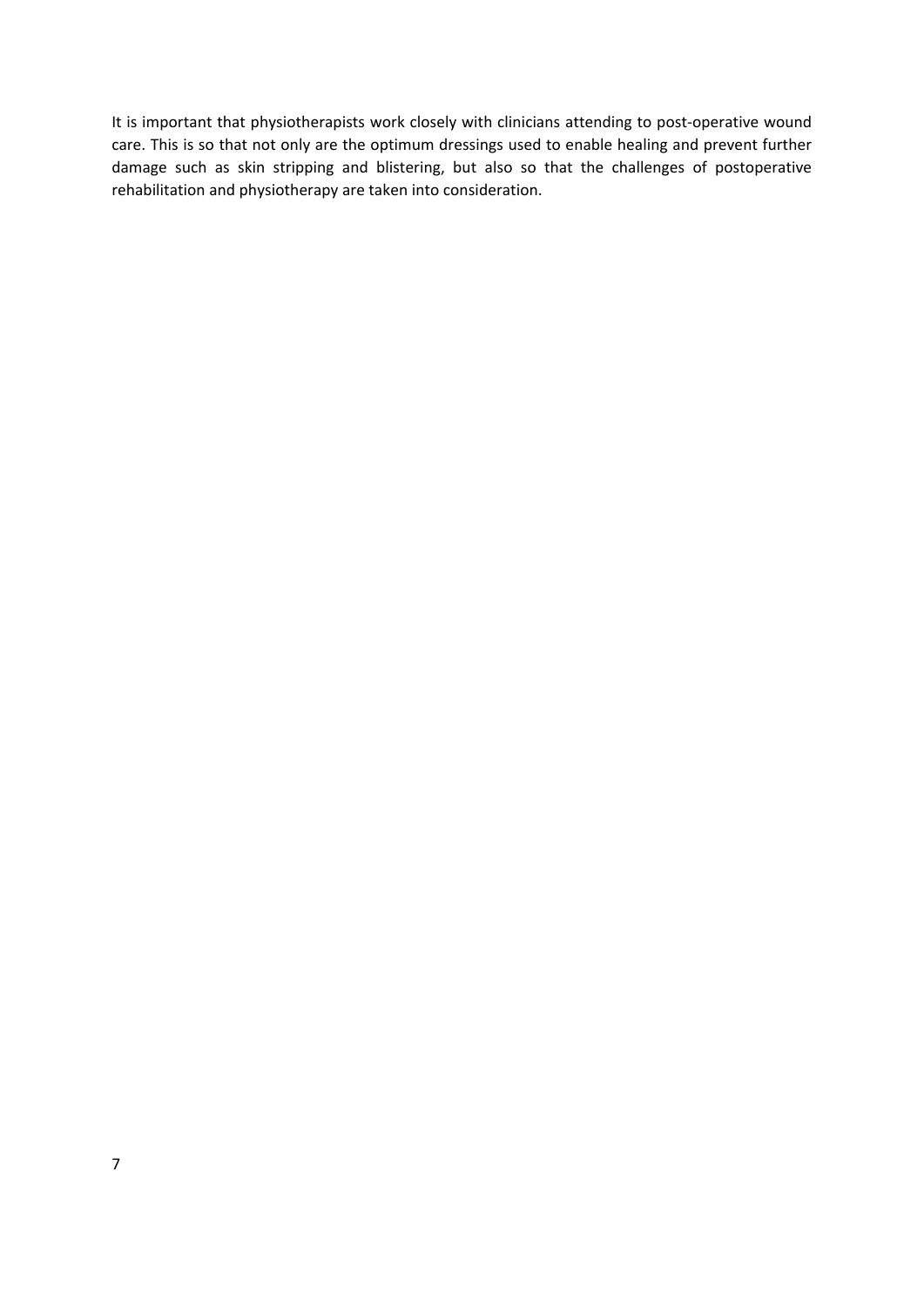### **References**

Agostini, P., Singh, S., 2009 Incentive spirometry following thoracic surgery: what should we be doing? Physiotherapy 95 (2): 76‐82

Al‐Dabbagh, M.A., Dobson, S., 2013 The evidence behind prophylaxis and treatment of wound infection after surgery. Advances In Experimental Medicine and Biology 764: 141‐150

Bautmans, I., Van De Winkel, N., Ackerman, A., De Dobbeleer L., De Waele E., Beyer I., Mets T., Maggio M., 2014 Recovery of muscular performance after surgical stress in elderly patients. Current Pharmaceutical Design 20 (19): 3215‐3221

Bhattacharyya, M., Bradley, H., Holder, S., Gerber, B., 2005 A prospective clinical audit of patient dressing choice for post-op arthroscopy wounds. Wounds UK 1 (1): 30-34

Burke, N.G., Green, C., McHugh, G., McGolderick, N., Kilcoyne, C., Kenny, P., 2012 A prospective randomised study comparing the jubilee dressing method to a standard adhesive dressing for total hip and knee replacements. Journal of Tissue Viability 21 (3): 84‐87

Chandrasekaran, S., Ariaretnam, S.K., Tsung, J., Dickison, D., 2009 Early mobilization after total knee replacement reduces the incidence of deep venous thrombosis. ANZ Journal of Surgery 79 (7‐8): 526‐529

Clarke, J.V., Deakin, A.H., Dillon, J.M., Emmerson, S., Kinninmonth A.W., 2009 A prospective clinical audit of a new dressing design for lower limb arthroplasty wounds. Journal of Wound Care 18 (1): 5‐ 8, 10‐11

Collins, A., 2011 Does the postoperative dressing regime affect wound healing after hip or knee arthroplasty? Journal of Wound Care 20 (1): 11‐16

Cosker, T., Elsayed, S., Gupta, S., Mendonca, A.D., Tayton, K.J., 2005 Choice of dressing has a major impact on blistering and healing outcomes in orthopaedic patients. Journal of Wound Care 14 (1): 27‐29

Culliford, D.J., Maskell, J., Kiran, A., Judge, A., Javaid, M.K., Cooper, C., Arden N.K., 2012 The lifetime risk of total hip and knee arthroplasty: results from the UK general practice research database. Osteoarthritis and Cartilage 20 (6): 519‐524

Dearden, C., Donnell, J., Donnelly, J., Dunlop, M., Higgins, M., Tieney, E., 2001 Traumatic wounds: the management of superficial and partial thickness burns. Nursing Times 97 (48): 53‐55

Desborough, J.P., 2000 The stress response to trauma and surgery. British Journal of Anaesthesia 85 (1): 109–117

Emmerson, A.M., Enstone, J.E., Griffin, M., Kelsey, M.C., Smyth, E.T., 1996 The Second National Prevalence Survey of infection in hospitals‐‐overview of the results. Journal of Hospital Infection 32 (3): 175‐190

Geerligs, M., Oomens, C., Ackermans, P., Baaijens, F., Peters, G., 2011 Linear shear response of the upper skin layers. Biorheology 48 (3‐4): 229‐245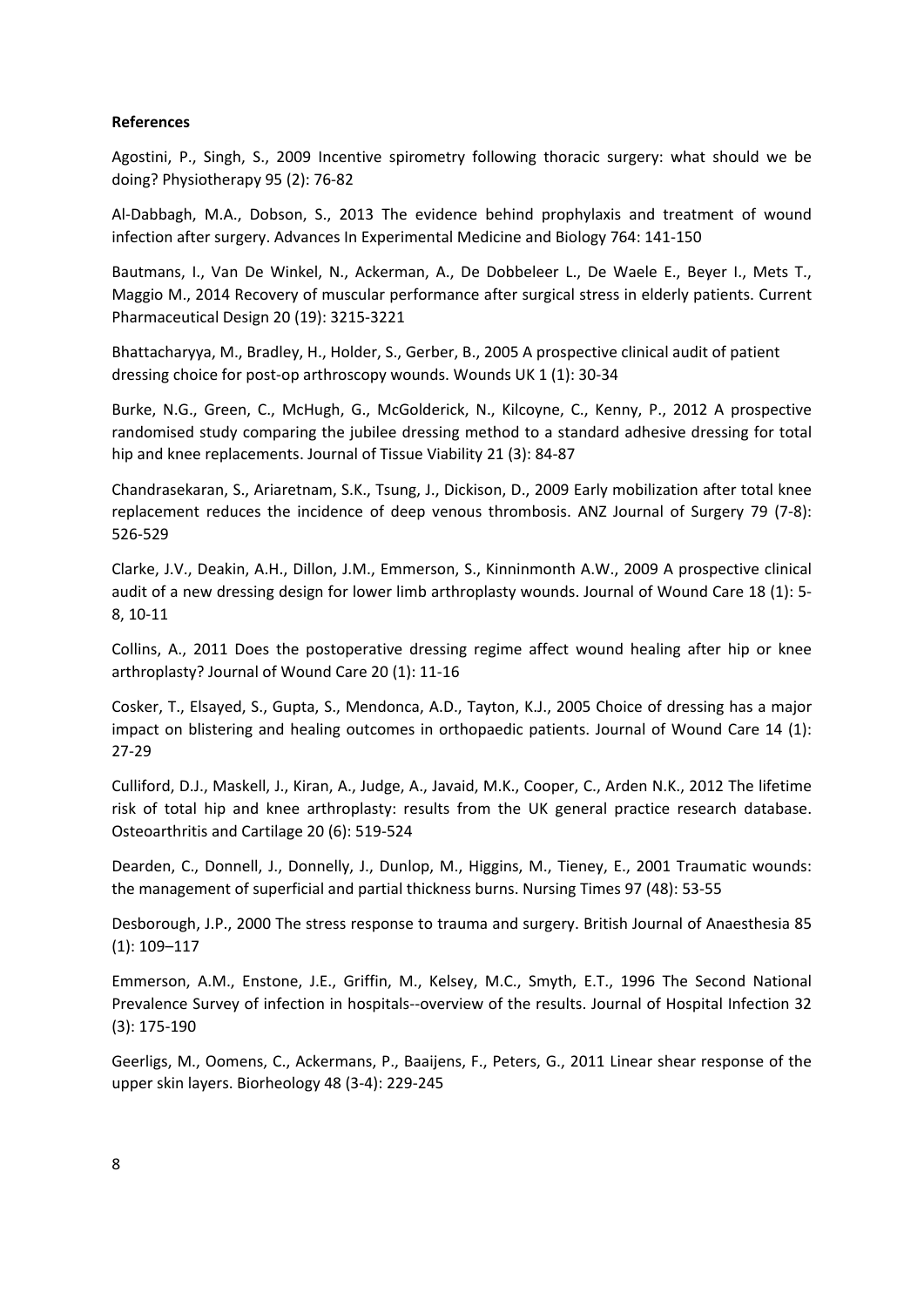Gerhardt, L.C., Strässle, V., Lenz, A., Spencer, N.D., Derler, S., 2008 Influence of epidermal hydration on the friction of human skin against textiles. Journal of the Royal Society Interface 5 (28): 1317‐ 1328

Giannoudis, P.V., Dinopoulos, H., Chalidis, B., Hall, G.M., 2006. Surgical stress response. Injury 37 (Suppl 5): S3–S9

Gonzalez de la Guerra, J.M., González, M., 2013 Betadine in the care of friction blisters. Treatment protocol in primary health care. Revista de Enfermería 36 (6): 24‐31

Guerra, C., Schwartz, C.J., 2012 Investigation of the influence of textiles and surface treatments on blistering using a novel simulant. Skin Research and Technology 18 (1): 94‐100

Guerra, M.L., Singh, P.J., Taylor, N.F., 2014 Early mobilization of patients who have had a hip or knee joint replacement reduces length of stay in hospital: A systematic review. Clinical Rehabilitation December 1, 2014, doi: 10.1177/0269215514558641

Gupta, S.K., Lee, S., Moseley, G., 2002 Postoperative wound blistering: is there a link with dressing usage? Journal of Wound Care 11 (7): 271–273

Haftek. M., Coutanceau, C., Taïeb, C., 2013 Epidemiology of "fragile skin": results from a survey of different skin types. Clinical, Cosmetic and Investigational Dermatology 6: 289‐294

Haines, K.J., Skinner, E.H., Berney, S., 2013 Association of postoperative pulmonary complications with delayed mobilisation following major abdominal surgery: an observational cohort study. Physiotherapy 99 (2): 119‐125

Harker, J., 2006 Wound healing complications associated with lower limb amputation, World Wide Wounds, September http://www.worldwidewounds.com/2006/september/Harker/Wound‐Healing‐ Complications‐Limb‐Amputation.html

Hatje, L.K., Richter, C., Blume‐Peytavi, U., Kottner J., 2015 Blistering time as a parameter for the strength of dermoepidermal adhesion: a systematic review and meta‐analysis. British Journal of Dermatology 172 (2): 323‐330

Herwaldt, L.A., Cullen. J.J., Scholz, D., French, P., Zimmerman, M.B., Pfaller, M.A., 2006 A prospective study of outcomes, healthcare resource utilization, and costs associated with postoperative nosocomial infections. Infection Control and Hospital Epidemiology 27 (12): 1291‐1298

Hooper, G., 2013 The ageing population and the increasing demand for joint replacement. New Zealand Medical Journal 126 (1377): 5‐6

Hopper, G.P., Deakin, A.H., Crane, E.O., Clarke, J.V., 2012 Enhancing patient recovery following lower limb arthroplasty with a modern wound dressing: a prospective, comparative audit. Journal of Wound Care 21 (4): 200‐203

HPA Surgical site infection surveillance in England. Community Disease Report 2004 14 (21): http://webarchive.nationalarchives.gov.uk/20140714084352/http://www.hpa.org.uk/cdr/archives/2 004/hcai\_2104.pdf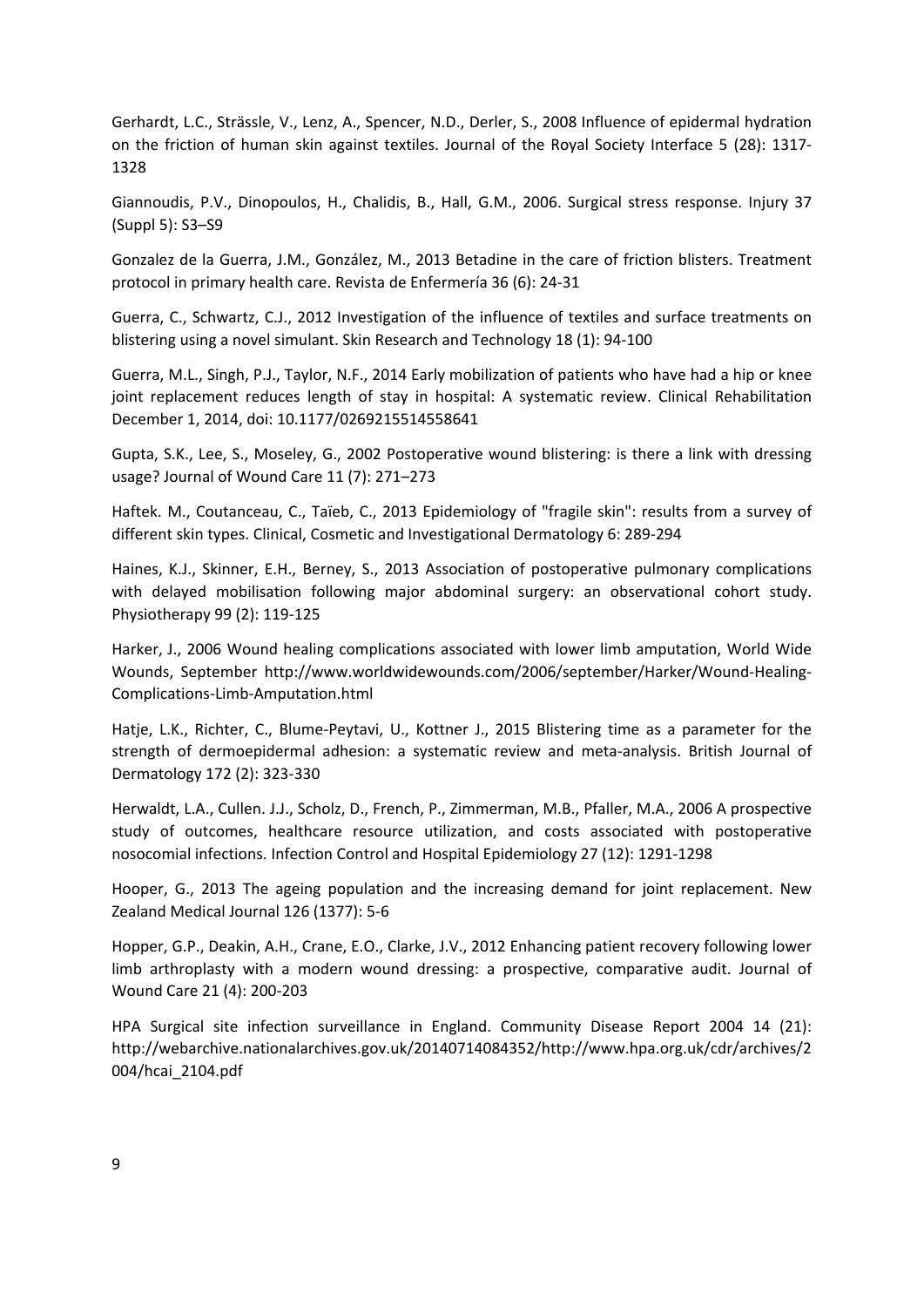Husted, H., Jørgensen, C.C., Gromov, K., Troelsen, A., Collaborative Group of the Lundbeck Foundation Center for Fast-Track Hip and Knee Replacement, 2015 Low manipulation prevalence following fast‐track total knee arthroplasty. Acta Orthopaedica 86 (1): 86‐91

Jenkins, P.J., Clement, N.D., Hamilton, D.F., Gaston, P., Patton, J.T., Howie, C.R., 2013 Predicting the cost-effectiveness of total hip and knee replacement: a health economic analysis. Bone and Joint Journal 95‐B (1): 115‐121

Jester, R., Russell, L., Fell, S., Williams, S., Prest, C., 2000 A one hospital study of the effect of wound dressings and other related factors on skin blistering following total hip and knee arthroplasty Journal of Orthopaedic Nursing 4 (2): 71‐77

Johansson, C., Hjalmarsson, T., Bergentz, M., 2012 Preventing post-operative blisters following hip and knee arthroplasty. Wounds International 3 (2): 1–6

Kirkham, S., Lam, S., Nester, C., Hashmi, F., 2014 The effect of hydration on the risk of friction blister formation on the heel of the foot. Skin Research and Technology 20 (2): 246‐253

Knapik, J.J., Reynolds, K.L., Duplantis, K.L., Jones, B.H., 1995 Friction blisters. Pathophysiology, prevention and treatment. Sports Medicine 20 (3): 136‐147

Korol, E., Johnston, K., Waser N., Sifakis, F., Jafri, H.S., Lo, M., Kyaw, M.H., 2013 A systematic review of risk factors associated with surgical site infections among surgical patients. PLoS ONE 8 (12): e83743. doi: 10.1371/journal.pone.0083743

Koval, K.J., Egol, K.A., Hiebert, R., Spratt, K.F., 2007 Tape blisters after hip surgery: can they be eliminated completely? American Journal of Orthopedics 36 (5): 261‐265

Lamagni, T., Elgohari, S., Harrington, P., 2015 Trends in surgical site infections following orthopaedic surgery. Current Opinion in Infectious Diseases 28 (2): 125‐132

Lara-Corrales, I., Arbuckle, A., Zarinehbaf, S., Pope, E., 2010 Principles of wound care in patients with epidermolysis bullosa. Pediatric Dermatology 27 (3): 229‐237

Lawrentschuk, N., Falkenberg, M.P., Pirpiris, M., 2002 Wound blisters post hip surgery: a prospective trial comparing a non‐adherent absorbable dressing (NAA) vs a paraffin tulle gras (PTG). ANZ Journal of Surgery 72 (10): 716‐719

Leal, A., Kirby, P., 2008 Blister formation on primary wound closure sites: a comparison of two dressings. Wounds UK 4 (2): 31‐37

Leaper, D., Burman‐Roy, S., Palanca, A., Cullen, K., Worster, D., Gautam‐Aitken, E., 2008 Prevention and treatment of surgical site infection: summary of NICE guidance. BMJ 337: a1924

Lipshutz, A.K., Gropper, M.A., 2013 Acquired neuromuscular weakness and early mobilization in the intensive care unit. Anesthesiology 118 (1): 202‐215

MacDonald, R., 1984 Physiotherapy management of marathon musculo‐skeletal casualties. British Journal of Sports Medicine 18 (4): 283‐285

Milne, J., Vowden, P., Fumarola, S., Leaper, D., 2012 Postoperative incision management: complex wounds, infection, surgical wounds. Wounds UK 10 (4): 1‐4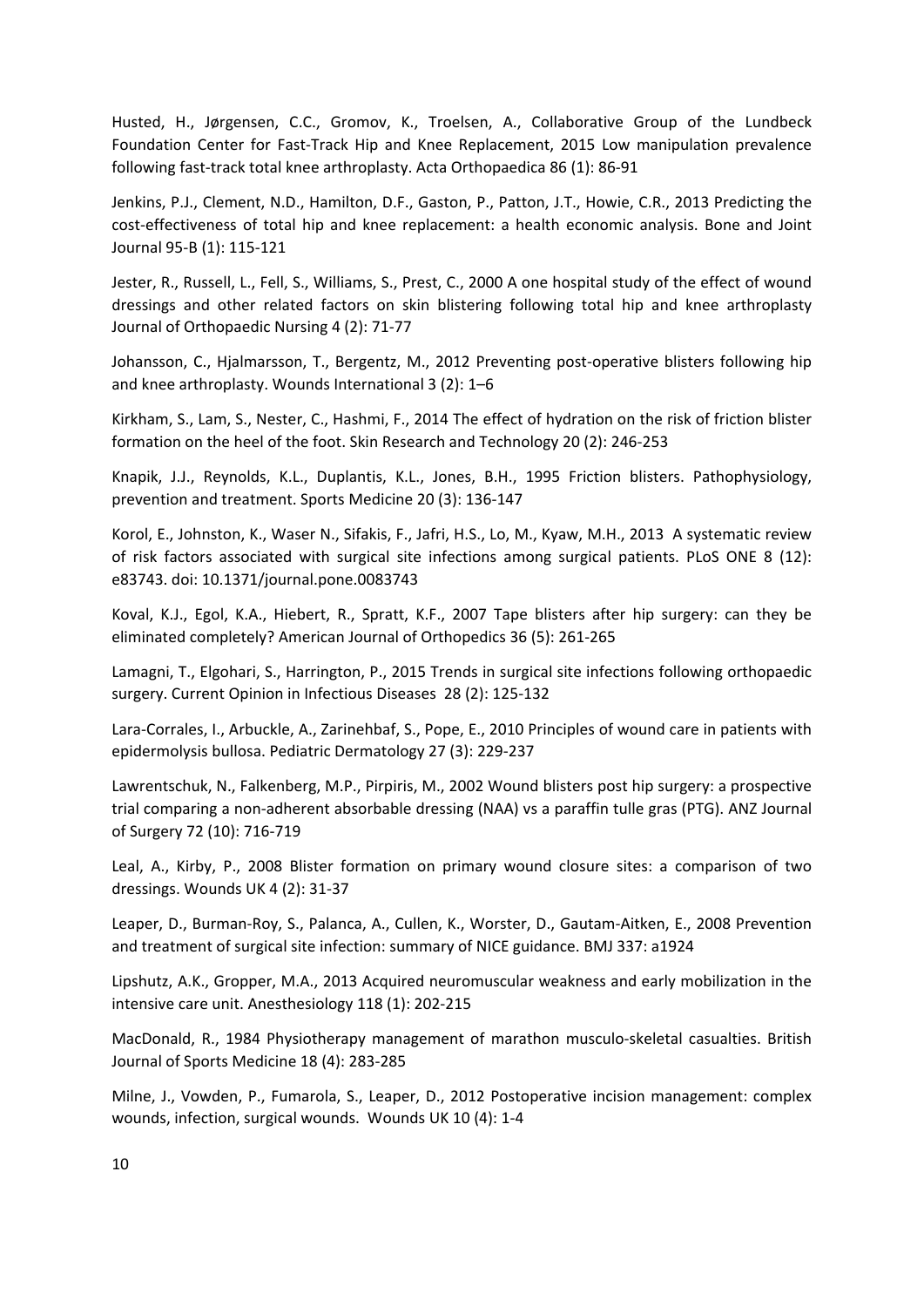Murphy, F., Amblum, J., 2014 Treatment for burn blisters: debride or leave intact? Emergency Nurse 22 (2): 24‐27

National Institute for Health Care and Excellence, 2014 NICE clinical guideline 124 Hip fracture: The management of hip fracture in adults. NICE Guidelines [CG124] Issued: June 2011 last modified: March 2014. http://www.nice.org.uk/guidance/cg124

National Nosocomial Infections Surveillance System, 2004 National Nosocomial Infections Surveillance (NINIS) System Report, data summary from January 1992 through June 2004, issued October. American Journal of Infection Control 32 (8): 470‐485

Olivier, B., Erlangga, Y., Andrej, T., 2013 "Surgical site infections (SSIs): risk factors and prevention Strategies." European Instructional Lectures Volume 13, 14th EFFORT Congress, Istanbul, Turkey

Ousey, K., Gillibrand, W., Stephenson, J., 2013 Achieving international consensus for the prevention of orthopaedic wound blistering: results of a Delphi survey. International Wound Journal 10 (2): 177‐ 184

Ousey, K., Gillibrand, W., Stephenson, J., 2011 Understanding and preventing wound blistering. Wounds UK 7 (4): 50‐56

Pearse, E.O., Caldwell, B.F., Lockwood, R.J., Hollard, J., 2007 Early mobilisation after conventional knee replacement may reduce the risk of postoperative venous thromboembolism. Journal of Bone and Joint Surgery. British Volume 89 (3): 316‐322

Polatsch, D.B., Baskies, M.A., Hommen, J.P., Egol, K.A., Koval, K,J., 2004 Tape blisters that develop after hip fracture surgery: a retrospective series and a review of the literature. American Journal of Orthopedics 33 (9): 452‐456

Ravenscroft, M.J., Harker, J., Buch, K.A., 2006 A prospective, randomised, controlled trial comparing wound dressings used in hip and knee surgery: Aquacel and Tegaderm versus Cutiplast. Annals of the Royal College of Surgeons of England 88 (1): 18‐22

Reilly, D.M., Parslew, R., Sharpe, G.R., Powell, S., Green, M.R., 2000 Inflammatory mediators in normal, sensitive and diseased skin types. Acta Dermato‐Venereologica 80 (3): 171‐174

Sanusi, A.L., 2011 Severe wound traction‐blisters after inadequate dressing application following laparoscopic cholecystectomy: case report of a preventable complication. Patient Safety in Surgery 5  $(1): 4$ 

Segen, J.C., 2012 Segen's Medical Dictionary. Farlex, Inc., Philadelphia

Silva, Y.R., Li, S.K., Rickard, M.J., 2013 Does the addition of deep breathing exercises to physiotherapy‐directed early mobilisation alter patient outcomes following high‐risk open upper abdominal surgery? Cluster randomised controlled trial. Physiotherapy 99 (3): 187‐193

Strauss, E.J., Petrucelli, G., Bong, M., Koval, K.J., Egol, K.A., 2006 Blisters associated with lowerextremity fracture: results of a prospective treatment protocol. Journal of Orthopaedic Trauma 20 (9): 618‐622